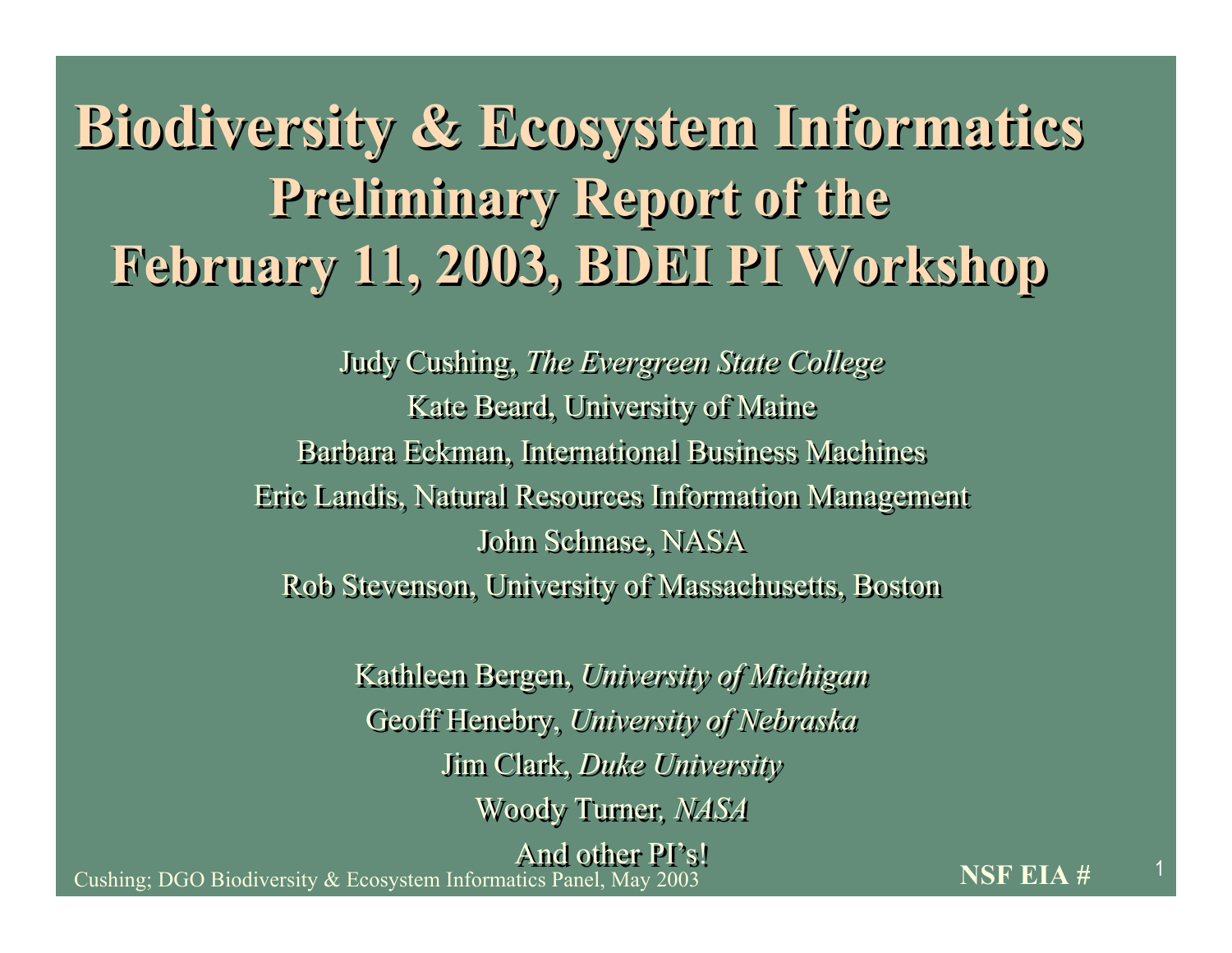# **BDEI Workshop I, June 2000**

- **National Biological Information Infrastructure NBII II National Biological Information Infrastructure NBII II collect, manage, disseminate, and apply biodiversity data, collect, manage, disseminate, and apply biodiversity data, and address new questions spanning levels of biological and address new questions spanning levels of biological organization. organization.**
- **Workshop I objectives: Workshop I objectives:**
	- **Produce a BDEI CS/IT research agenda Produce a BDEI CS/IT research agenda**
	- **Identify relevant existing R&D Identify relevant existing R&D**
	- **Disseminate the agenda to the CS/IT community. Disseminate the agenda to the CS/IT community.**
- **Workshop I outcomes: Workshop I outcomes:**
	- **Report www.evergreen.edu/bdei/2001 Report www.evergreen.edu/bdei/2001**
	- **NSF Dear Colleague Letter NSF Dear Colleague Letter**
	- **15 small research-initiation projects 15 small research-initiation projects**
	- **VLDB Panels 2000, 2002 VLDB Panels 2000, 2002**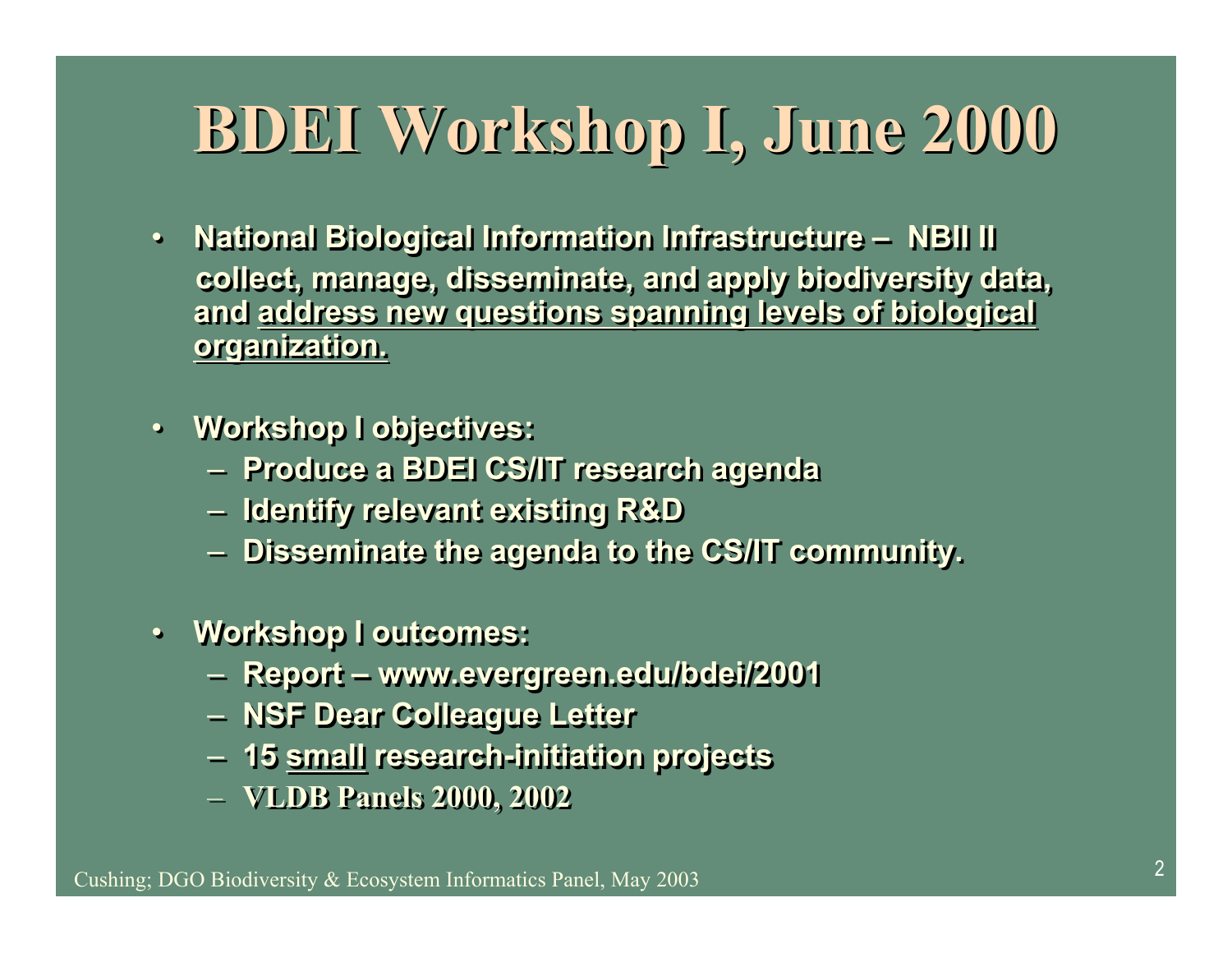#### **BDEI Workshop II, February 2003 BDEI Workshop II, February 2003 canopy.evergreen.edu/bdeipi canopy.evergreen.edu/bdeipi**

- **Reports from the 15 research projects Reports from the 15 research projects**
- **Aim to refine the research agenda from 2001 Aim to refine the research agenda from 2001**
	- **Current IT products assume data integrity, internal Current IT products assume data integrity, internal consistency, standard reports consistency, standard reports**
	- **BDEI data BDEI data**
		- **Inconsistent observations. Inconsistent observations.**
		- **Need to be adaptable to new types of questions. Need to be adaptable to new types of questions.**
		- **Multiple temporal and spatial scales. Multiple temporal and spatial scales.**
		- **Large quantities of data, much not digital. Large quantities of data, much not digital.**
		- **Information (if digital) NOT on interoperable Information (if digital) NOT on interoperable systems. systems.**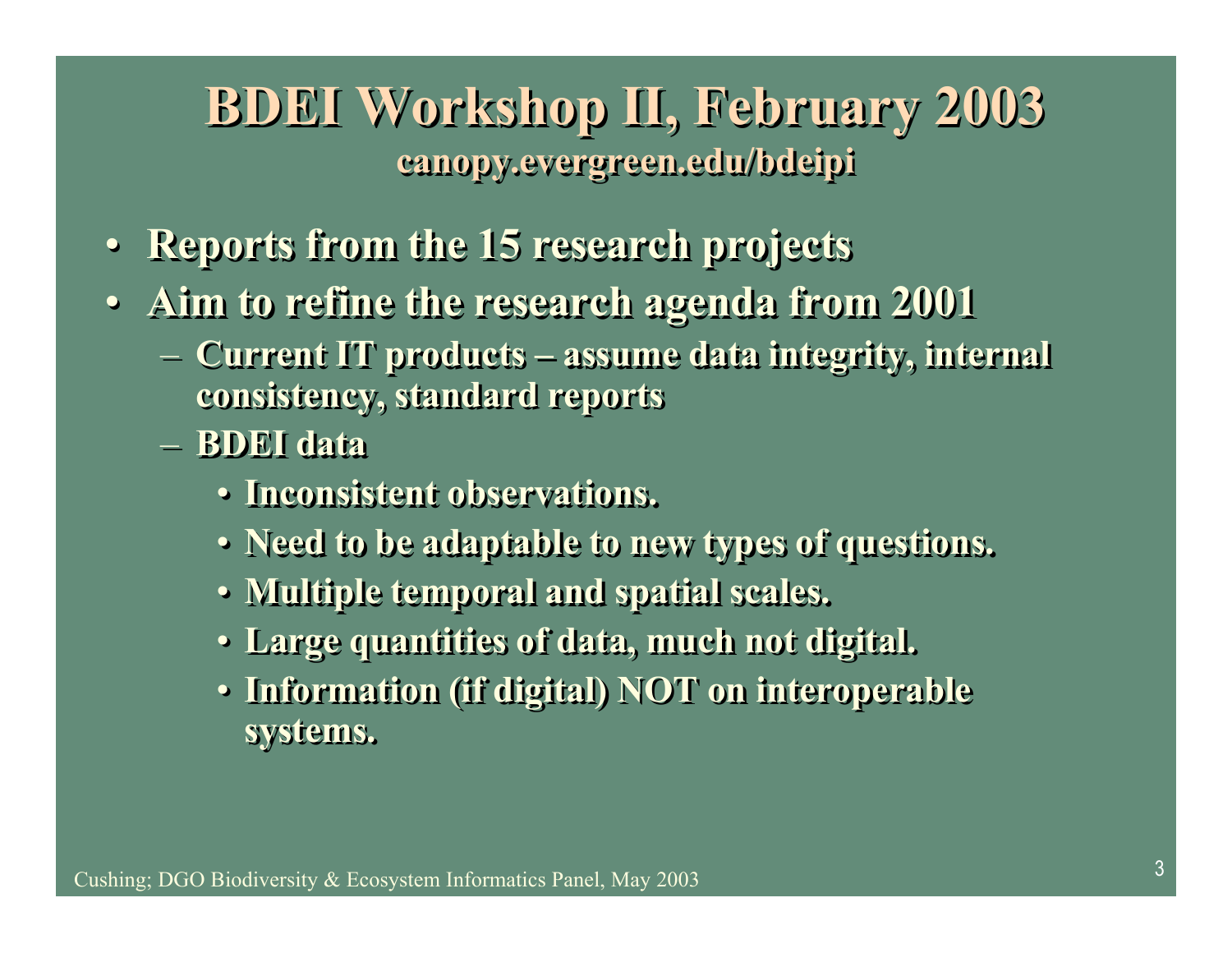### **Panelists**

- **Summarize findings and agenda of 4 research areas Summarize findings and agenda of 4 research areas**
	- **Semantic Data Integration --** *Kate Beard-Tisdale* **Semantic Data Integration --** *Kate Beard-Tisdale*
	- **Spatio Temporal Data and Remote / InSitu Sensing** *Judy* **Spatio Temporal Data and Remote / InSitu Sensing** *Judy*
	- **Modeling and Forecasting** *John Schnase* **Modeling and Forecasting** *John Schnase*
	- **Putting it into Practice – Putting it into Practice –**
		- **Citizen Scientists** *Rob Stevenson* **Citizen Scientists** *Rob Stevenson*
		- **NPS and USFS****Eric Landis NPS and USFS****Eric Landis**
- **Connecting to Connecting to**
	- **BioInformatics Research Community** *Barbara Eckman* **BioInformatics Research Community** *Barbara Eckman*
	- **Other Agencies (NASA and USGS)** *John Schnase* **Other Agencies (NASA and USGS)** *John Schnase*
	- **CyberInfrastructure – all! CyberInfrastructure – all!**

#### - **Discussion** - **Discussion**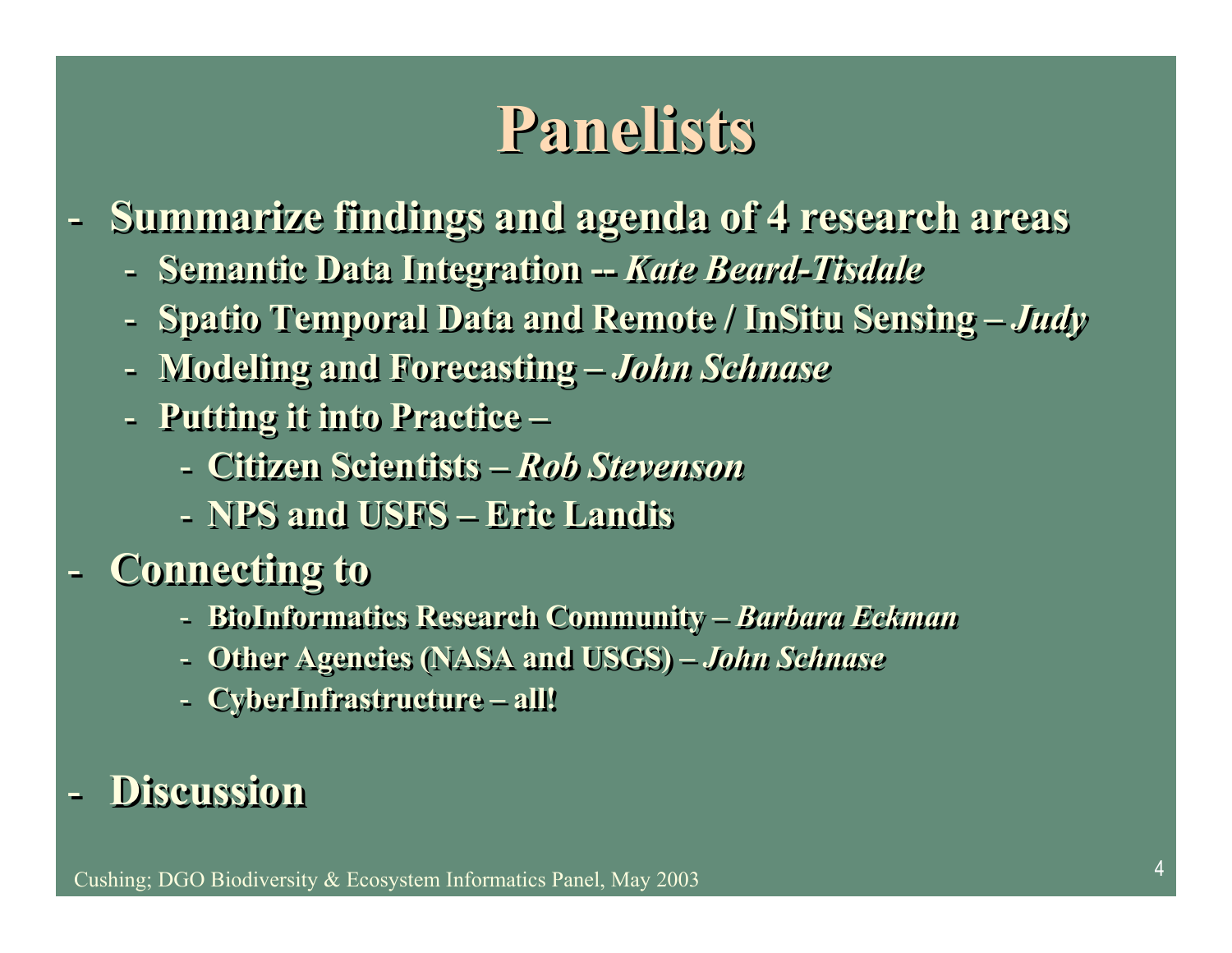#### Outcomes of this Session

- Connect BDEI to Cyberinfrastructure Initiative Connect BDEI to Cyberinfrastructure Initiative
- Help us put a clear message forward Help us put a clear message forward
	- Why now? Why now?
	- What's new? What's new?
	- What's urgent? What's urgent?
	- Who gives a damn if we do? Who gives a damn if we do?

…and if we don't? …and if we don't?